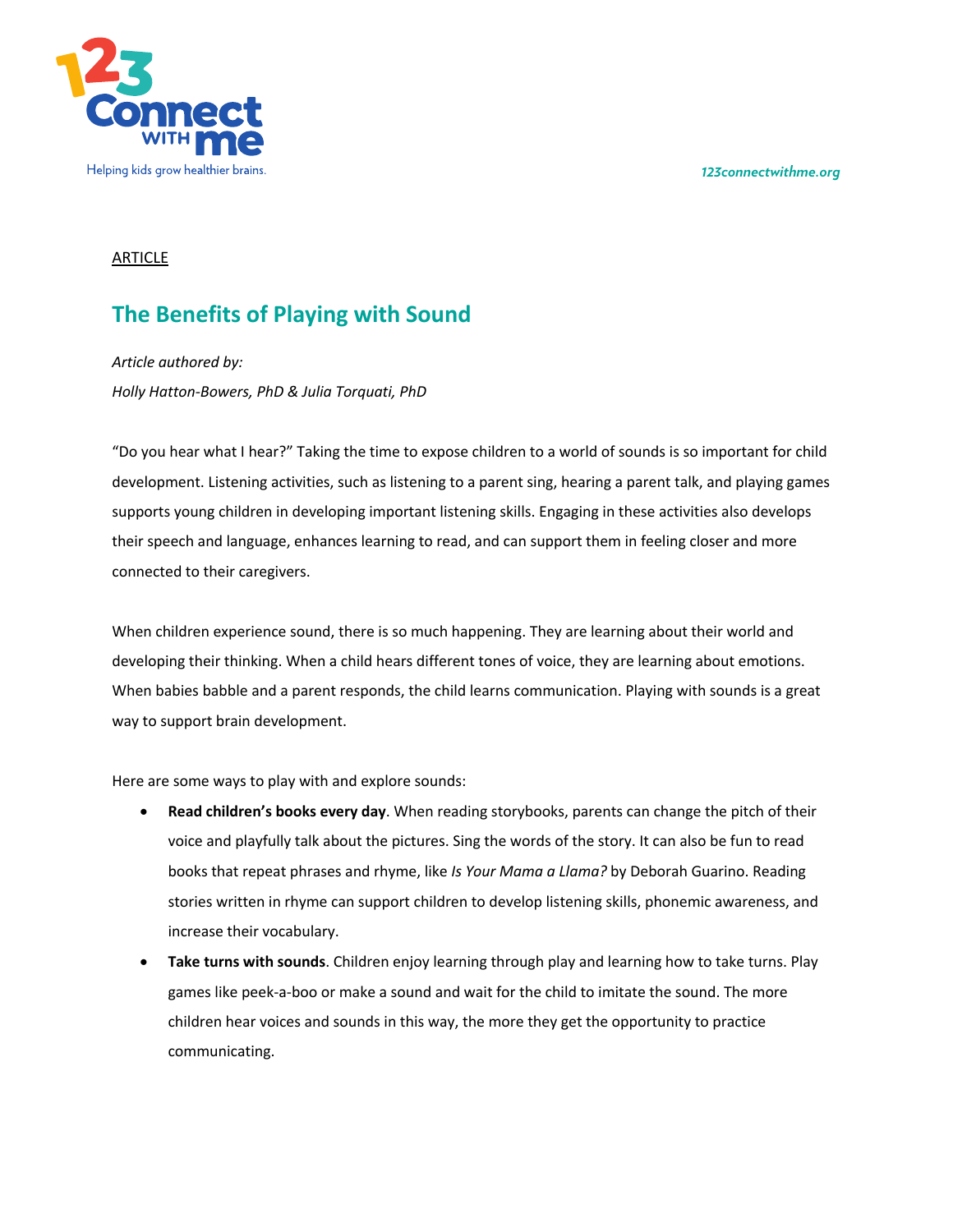*123connectwithme.org*



- **Sing lot of songs and play music**. Singing songs that have rhymes and patterns can be a fun way to have children listen to sounds. Research finds that it is beneficial for children to hear music and sing at home. In a recent study, preschoolers who had families who were more musically active at home had more linguistic skills (Politimou, Bella, Farrugia, & Franco, 2019). So, play music and sing songs every day.
- **Explore sounds**: Take a cardboard paper towel tube and make different sounds with the tube close to the mouth. Or give a child a pot and a spoon and let them bang away. Playing with sound like this gives children a way to hear different pitches and rhythms.
- **What do you hear**? For children 3 years of age and older, invite them to stop, be quiet, and then see what they hear. Go outside and listen to the sound of the wind. Turn this into a game of being quiet and hearing no sounds or being quiet to listen to what sounds are around you.
- **Get excited about sounds**. When hearing a robin, cardinal, blue jay, crow, or other bird, ask the child "Did you hear the crow? Listen. I wonder what he is telling us today." This will help the child focus their attention and begin to identify and understand the other animals who share our neighborhood. Getting children excited about sounds in this way helps them to begin understanding that animals have different ways to communicate.
- **Imitate sounds**. To help children pick out the sound of a specific bird, imitate that bird sound: "Did you hear the crow say Caw! Caw! Caw?" Encourage children to imitate sounds as well.
- **Use Your Body**: Parents can tap their legs, clap their hands, or stomp their feet. This is a wonderful way to use different senses to make sound.

One of the most important sounds for children is their parent's voice. Remember that playing sounds is a great way to grow relationships with children and it supports their development. During this holiday season, it's a great time to sing and play festive music. It is okay if songs are sung out of tune. Just remember to have fun. Children will have fun and be learning too.